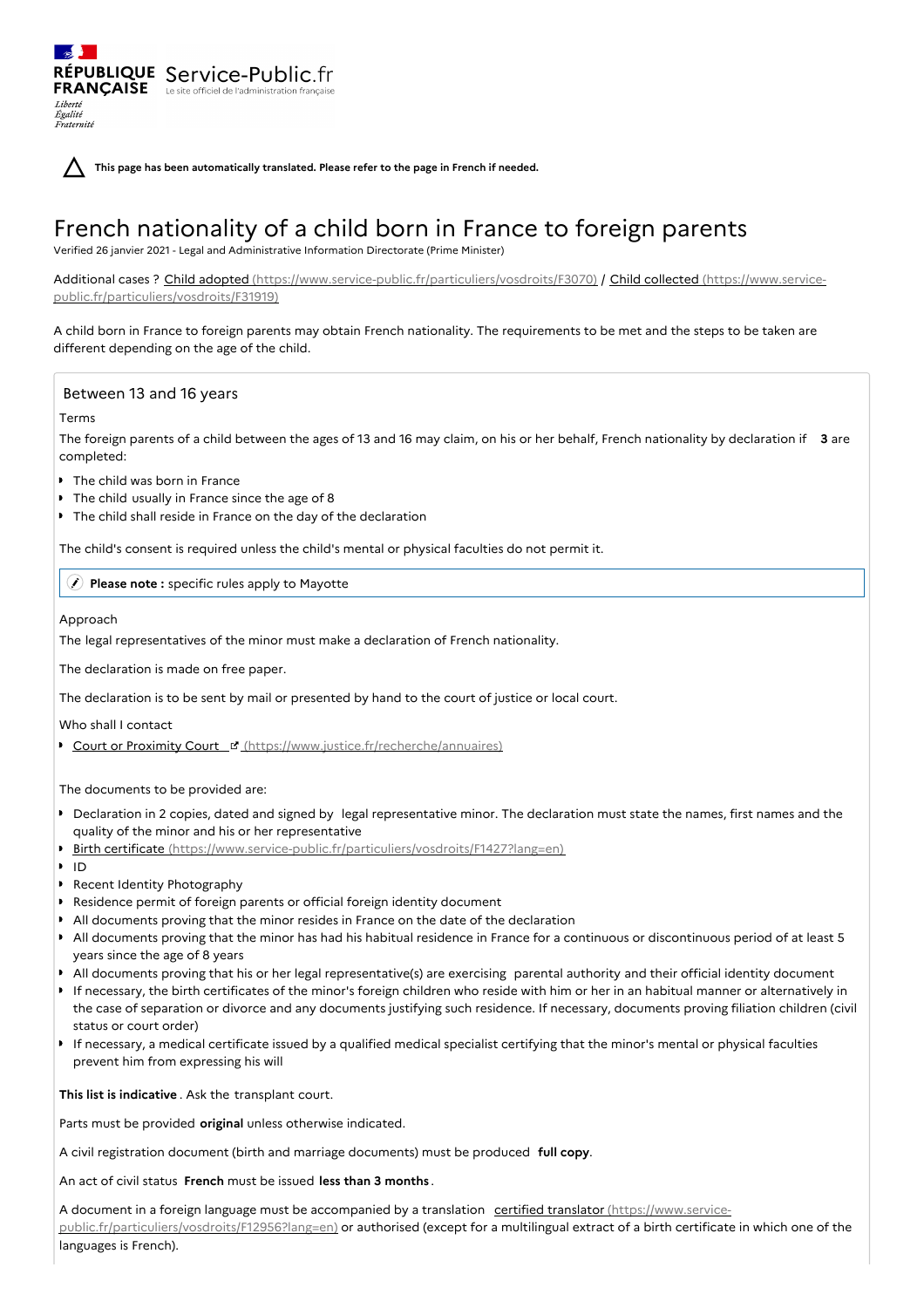A foreign public act must be, if necessary, legalised [\(https://www.service-public.fr/particuliers/vosdroits/F1402?lang=en\)](https://www.service-public.fr/particuliers/vosdroits/F1402?lang=en) or apostilled. Contact the embassy or consulate of your country of origin or the French Office for the Protection of Refugees or Stateless Persons (Ofpra) if you are a refugee or stateless person.

- **Foreign embassy or consulate in France F** [\(http://www.diplomatie.gouv.fr/fr/le-ministere-et-son-reseau/annuaires-et-adresses-du](http://www.diplomatie.gouv.fr/fr/le-ministere-et-son-reseau/annuaires-et-adresses-du-ministere/ambassades-et-consulats-etrangers/)ministere/ambassades-et-consulats-etrangers/)
- **French Office for the Protection of Refugees and Stateless Persons (Ofpra)**

### **On site**

French Office for the Protection of Refugees and Stateless Persons (Ofpra) 201 Carnot Street 94136 Fontenay sous Bois Cedex Open to the public from 9am to 3pm

**Phone** 01 58 68 10 10

After you have given all the necessary documents, you will be given a receipt.

An interview is organised to obtain the consent of the minor.

The Director of Forensic Registry Services **6 months** from the issue of the documents, to register the declaration or to refuse this registration.

The public prosecution may challenge the registration of the declaration of nationality within **2 years** if the legal conditions are not met.

It may also challenge it in the event of a lie or fraud within **2 years** from their discovery.

**Please note** : if one of the 2 parents is foreign but was born in France, the child born in France will French by birth [\(https://www.service-public.fr/particuliers/vosdroits/F3068?lang=en\).](https://www.service-public.fr/particuliers/vosdroits/F3068?lang=en)

## Appeal

The refusal to register the declaration may be challenged in the court of the domicile of the declarant in **6 months** following notification.

You have to get a lawyer.

## Who shall I contact

**Lawyer & [\(https://www.cnb.avocat.fr/annuaire-des-avocats-de-france\)](https://www.cnb.avocat.fr/annuaire-des-avocats-de-france)** 

## Between 16 and 18 years

Terms

Children born in France to foreign parents can become French without waiting for their majority.

From the age of 16, he can claim French nationality by declaration if he fulfils the **2** following:

- He resides in France on the day of the declaration
- He got his habitual residence in France for a continuous or discontinuous period of at least 5 years since the age of 11

He can do this alone without parental permission unless he is prevented from expressing his will by impairment of his mental or bodily faculties.

## **Please note :** specific rules apply to Mayotte.

#### Approach

The 16 to 18 year old must make a declaration of nationality.

The declaration is to be sent by mail or presented by hand to the court of justice or local court.

The declaration is made on free paper.

Who shall I contact

Court or Proximity Court E [\(https://www.justice.fr/recherche/annuaires\)](https://www.justice.fr/recherche/annuaires)

# The documents to be provided are:

- **Declaration in 2 copies, dated and signed**
- $\bullet$ Birth certificate [\(https://www.service-public.fr/particuliers/vosdroits/F1427?lang=en\)](https://www.service-public.fr/particuliers/vosdroits/F1427?lang=en)
- **ID**
- Recent Identity Photography
- Residence permit of foreign parents or official foreign identity document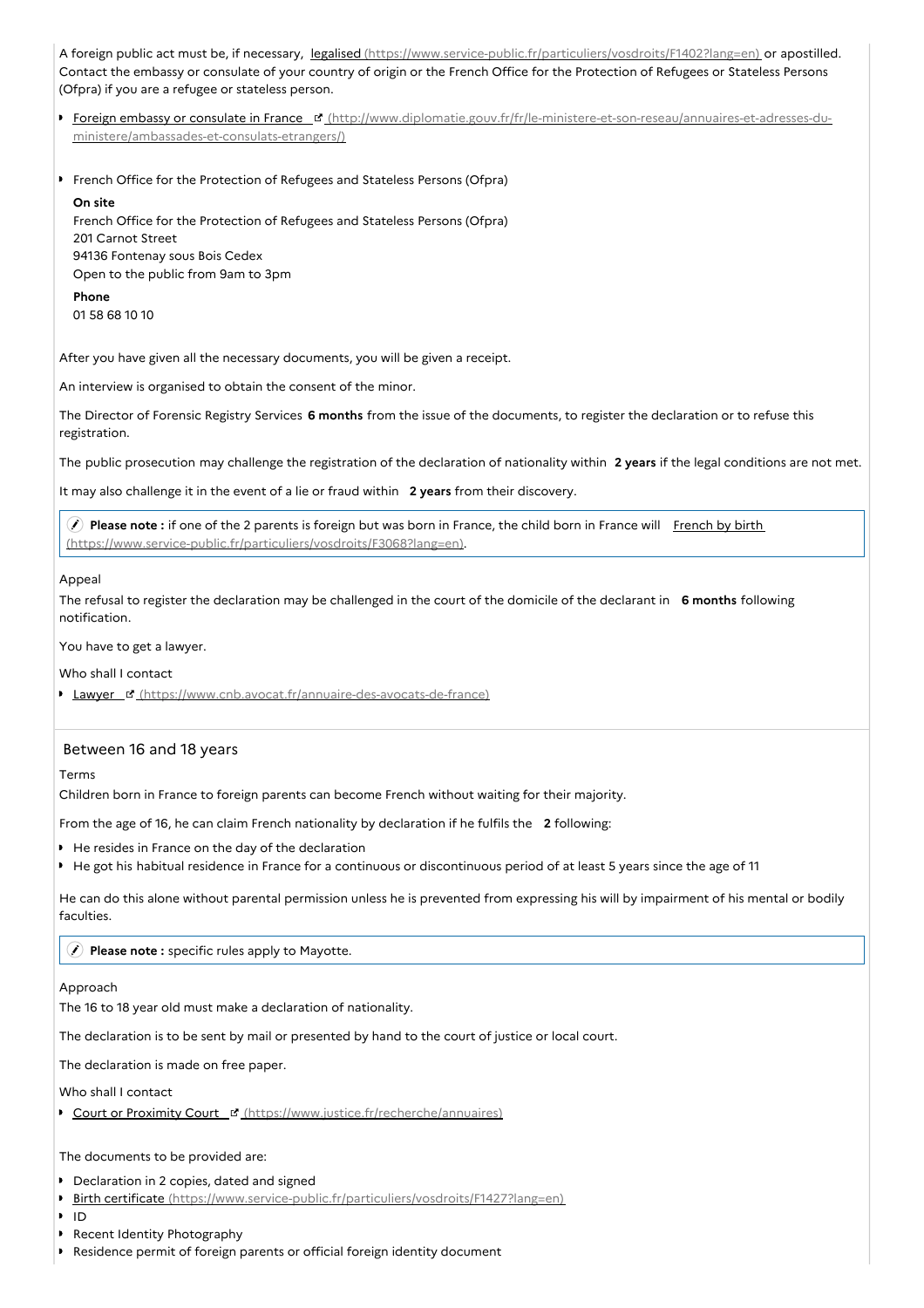- All documents proving his residence in France on the date of his declaration
- $\bullet$ All documents proving that he has had his habitual residence in France for a continuous or discontinuous period of at least 5 years since the age of 11
- If necessary, the birth certificates of the minor's foreign children who reside with him or her in an habitual manner or alternatively in the case of separation or divorce and any documents justifying such residence. If necessary, documents proving filiation children (civil status or court order)
- If necessary, a medical certificate issued by a qualified medical specialist certifying that the mental or physical faculties of the young person prevent him from expressing his will.

**This list is indicative** . Ask the transplant court.

Parts must be provided **original** unless otherwise indicated.

A civil registration document (birth and marriage documents) must be produced **full copy**.

An act of civil status **French** must be issued **less than 3 months** .

A document in a foreign language must be accompanied by a translation certified translator (https://www.service[public.fr/particuliers/vosdroits/F12956?lang=en\)](https://www.service-public.fr/particuliers/vosdroits/F12956?lang=en) or authorised (except for a multilingual extract of a birth certificate in which one of the languages is French).

A foreign public act must be, if necessary, legalised [\(https://www.service-public.fr/particuliers/vosdroits/F1402?lang=en\)](https://www.service-public.fr/particuliers/vosdroits/F1402?lang=en) or apostilled. Contact the embassy or consulate of your country of origin or the French Office for the Protection of Refugees or Stateless Persons (Ofpra) if you are a refugee or stateless person.

- Foreign embassy or consulate in France <sup>r</sup> [\(http://www.diplomatie.gouv.fr/fr/le-ministere-et-son-reseau/annuaires-et-adresses-du](http://www.diplomatie.gouv.fr/fr/le-ministere-et-son-reseau/annuaires-et-adresses-du-ministere/ambassades-et-consulats-etrangers/)ministere/ambassades-et-consulats-etrangers/)
- **French Office for the Protection of Refugees and Stateless Persons (Ofpra)**

**On site** French Office for the Protection of Refugees and Stateless Persons (Ofpra) 201 Carnot Street 94136 Fontenay sous Bois Cedex Open to the public from 9am to 3pm

**Phone** 01 58 68 10 10

After you have given all the necessary documents, you will be given a receipt.

The Director of Forensic Registry Services **6 months** from this issue to register the declaration or to refuse this registration.

If registered, the declaration of nationality shall take effect on the date on which it was subscribed.

Court or Proximity Court <sup>B</sup> [\(https://www.justice.fr/recherche/annuaires\)](https://www.justice.fr/recherche/annuaires)

The public prosecution may challenge the registration of the declaration of nationality within 2 years if the legal conditions are not fulfilled.

He can also challenge it in case of lies or fraud within 2 years of their discovery.

## Appeal

The refusal to register the declaration may be challenged before the court of the domicile of the declarant within 6 months of its notification.

You have to get a lawyer.

Who shall I contact

**Lawyer d** [\(https://www.cnb.avocat.fr/annuaire-des-avocats-de-france\)](https://www.cnb.avocat.fr/annuaire-des-avocats-de-france)

# At 18

Terms

Any child born in France to foreign parents obtains French citizenship at age 18 if he or she completes the **3** following:

- He lived in France at the age of 18
- He has had his habitual residence in France for a continuous or discontinuous period of at least 5 years since the age of 11
- His foreign relatives are not diplomatic agents or career consuls

If you do not meet these conditions, check if you can become French through another procedure (https://www.service[public.fr/particuliers/vosdroits/F34717?lang=en\).](https://www.service-public.fr/particuliers/vosdroits/F34717?lang=en)